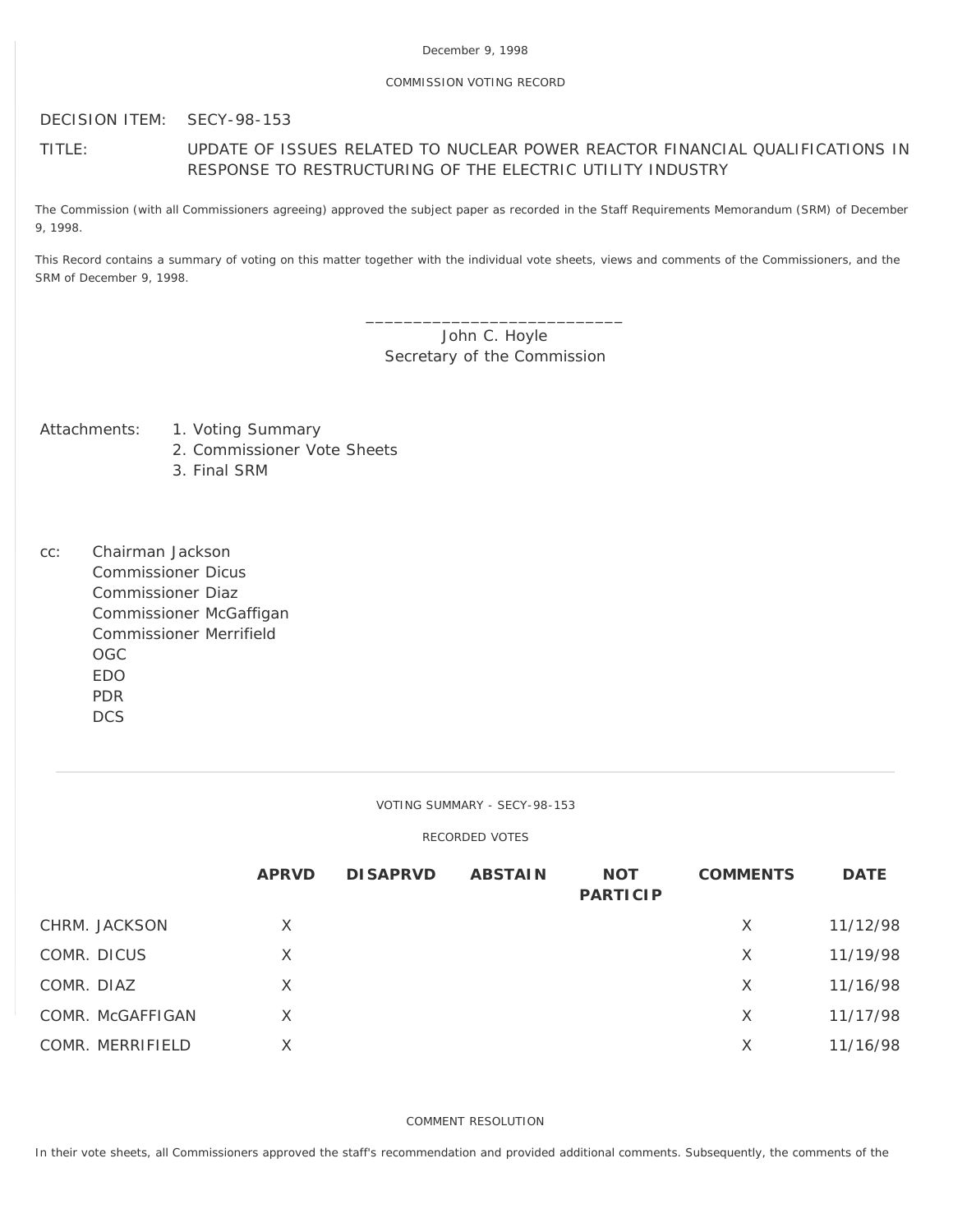#### **Chairman Jackson's Comments on Secy-98-153**

I approve staff's proposed actions to continue to monitor license financial qualifications for operating plants within the existing regulatory framework. Because the financial qualifications regulations allow the NRC to request a licensee to submit additional or more detailed information to determine whether power reactor licensees remain financially qualified, I believe that it is unnecessary, at this time, to proceed with a rulemaking to impose additional financial reporting requirements (i.e., notification of any proposed assets transfers from the licensee to its parent or related company and/or systematically reporting that liquid assets are sufficient to cover safety expenditures during extended outages). Notwithstanding, the transition period to full rate deregulation will likely continue for a number of years and lessons-learned from early state actions on deregulation have not been fully studied or examined. The staff should continue to promptly advise the Commission of the need to clarify ambiguities in our regulations covering financial qualification which could potentially lead to a reduction of financial responsibility of licensees.

Further, as operational safety is ensured, in part, through appropriate financial qualifications and by the judicious expenditure of resources at a given facility, the staff should consider whether it is possible to develop indicators of responsible financial management in a manner analogous to the Commission's position on measuring the effectiveness of management through inference. Indicators may be available which infer responsible financial management. Potential examples include overtime usage, deferred training, backlogged work and the amount of maintenance on risk-significant equipment which is postponed awaiting parts. The development of any such indicators should be fully integrated with the staff's ongoing efforts in the development of the assessment and risk-informed baseline inspection program.

I approve the issuance of the Standard Review Plan on Power Reactor Licensee Financial Qualifications and Decommissioning Funding Assurance which reflects current NRC regulations and policy. On October 9, 1998, the Nuclear Energy Institute submitted comments on the proposed actions presented in this paper. Staff should refine the SRP as appropriate to further clarify the NRC position on established and newly-formed entities to minimize licensee misunderstanding of NRC requirements and policies regarding corporate restructuring.

The SRP should also be revised to reference the draft SRP on Foreign Ownership, Control and Domination. The issuance of this final SRP should not be further delayed to incorporate the draft guidance document on foreign ownership, control and domination. I believe that it would be more effective to consider merging the two guidance documents following the public comment period and the resolution of comments on the SRP on Foreign Ownership, Control and Domination.

Additionally, to ensure that license transfer guidance is appropriately disseminated, the staff should prepare an overarching document to reference other key guidance documents that are used in the process to review license transfer applications which would include but not be limited to, the SRP on technical qualifications, and the SRP on antitrust reviews.

#### **Commissioner Dicus' Comments on SECY-98-153**

I approve issuance of the SRP. I agree with the Chairman's comment that the SRP should be revised to reference the draft SRP on Foreign Ownership, Control and Domination, and that issuance of this final SRP should not be delayed by SECY-98-246. I also agree that it is unnecessary, at this time, to proceed with rulemaking that imposes any additional financial reporting requirements.

I support Commissioner Diaz' view regarding the Chairman's proposal of developing indicators of responsible financial management.

#### **Commissioner Diaz's Comments on Secy-98-153**

I approve issuance of the Standard Review Plan on Power Reactor Licensee Financial Qualifications and Decommissioning Funding Assurance. I note that the Nuclear Energy Institute submitted comments on this paper on October 9, 1998, and suggested definitions of Established Entity and Newly-Formed Entity for inclusion in the Standard Review Plan. These appear to be reasonable and staff should consider their use in the Standard Review Plan to the extent that they clarify the NRC position. To the extent that the definitions raise policy issues, staff should advise the Commission.

I do not believe that there is a compelling case for rulemaking at this time that would impose additional financial reporting requirements. As staff notes, the existing framework allows the NRC to request a licensee "to submit additional or more detailed information respecting its financial arrangements and status of funds if the Commission considers this information appropriate."

I disagree with the Chairman's proposal that the staff also consider the possibility of developing indicators of responsible financial management as a means, in part, of ensuring operational safety. In my view, this could lead to unnecessary involvement of the Commission in aspects of our licensees' management of their facilities and operations.

#### **Commissioner McGaffigan's Comments on SECY 98-153**

I approve the staff's proposal to continue to use the process recommended in SECY-98-083 to monitor Federal and State rate deregulation developments and issues relevant to protecting public health and safety. I also approve issuance of this Standard Review Plan (SRP) on Power Reactor Licensee Financial Qualifications and Decommissioning Funding Assurance, subject to the following comments.

In light of the draft foreign ownership SRP attached to SECY-98-246, I believe that the SECY-98-153 SRP should acknowledge that this is a policy matter that is under active consideration by the Commission. I agree with Chairman Jackson that the SRP should refer to the SECY-98-246 draft SRP.